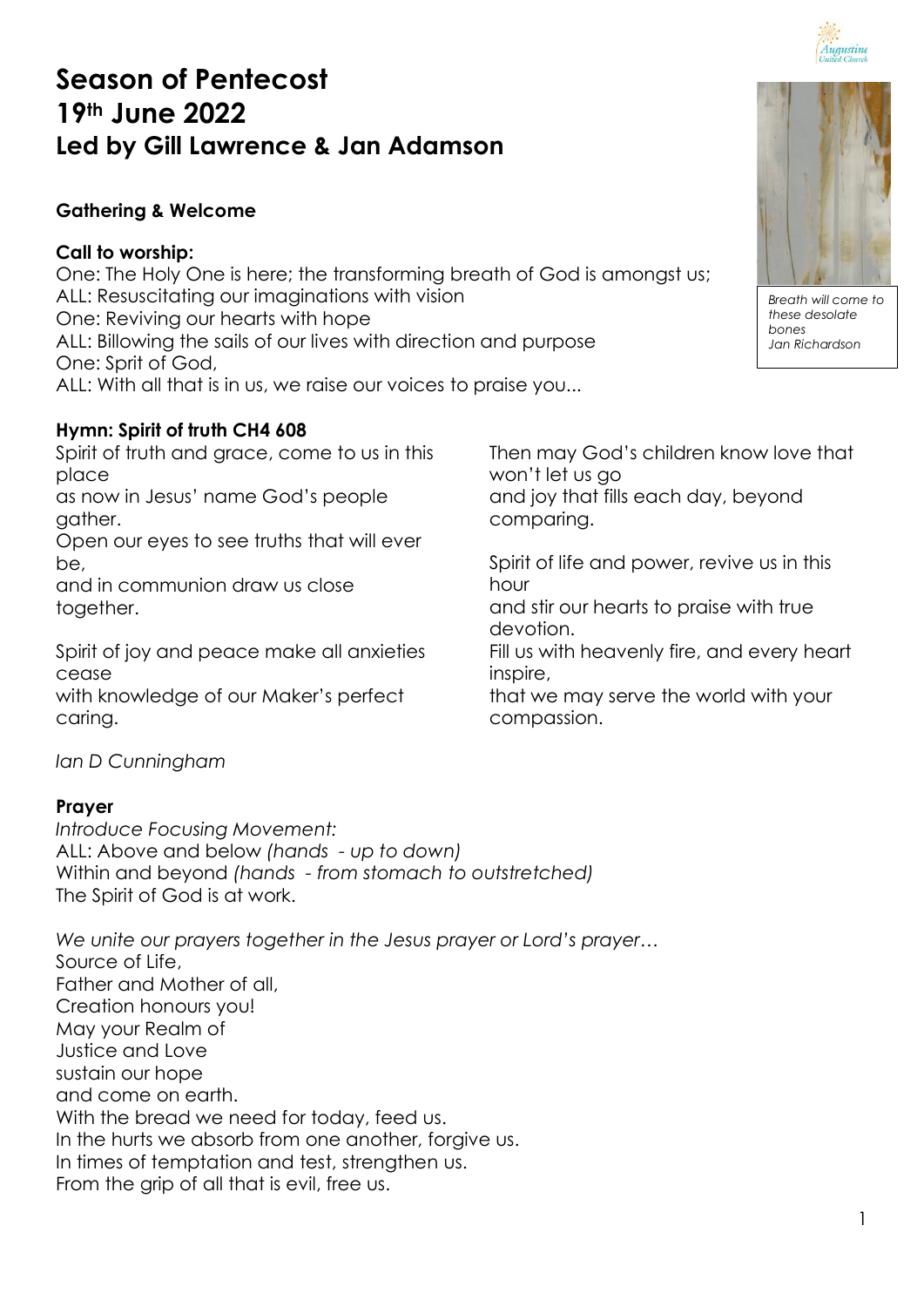

For you reign in the glory of the power that is love, now and forever. Amen.

## **Time for all ages**

## **Hymn: We are one in the Spirit SoGP 111**

We are one in the Spirit, we are one in the Lord

We are one in the Spirit, we are one in the Lord

And we pray that our unity will one day be restored

And they'll know we are Christians by our love, by our love

Yeah they'll know we are Christians by our love

We will work with each other, we will work side by side We will work with each other, we will work side by side And we'll guard each one's dignity and save each one's pride And they'll know we are Christians by our love, by our love Yeah, they'll know we are Christians by our love.

*Peter Scholtes*

#### **Reading by Ian Johnson: Luke 8: 26-39**

 $26$ Then they arrived at the country of the Gerasenes, which is opposite Galilee.  $27$ As he stepped out on land, a man of the city who had demons met him. For a long time he had worn no clothes, and he did not live in a house but in the tombs. <sup>28</sup>When he saw Jesus, he fell down before him and shouted at the top of his voice, "What have you to do with me, Jesus, Son of the Most High God? I beg you, do not torment me"— <sup>29</sup>for Jesus had commanded the unclean spirit to come out of the man. (For many times it had seized him; he was kept under guard and bound with chains and shackles, but he would break the bonds and be driven by the demon into the wilds.) <sup>30</sup>Jesus then asked him, "What is your name?" He said, "Legion"; for many demons had entered him. <sup>31</sup>They begged him not to order them to go back into the abyss. 32Now there on the hillside a large herd of swine was feeding; and the demons begged Jesus to let them enter these. So he gave them permission. <sup>33</sup>Then the demons came out of the man and entered the swine, and the herd rushed down the steep bank into the lake and was drowned. <sup>34</sup>When the swineherds saw what had happened, they ran off and told it in the city and in the country. <sup>35</sup>Then people came out to see what had happened, and when they came to Jesus, they found the man from whom the demons had gone sitting at the feet of Jesus, clothed and in his right mind. And they were afraid. <sup>36</sup>Those who had seen it told them how the one who had been possessed by demons had been healed. <sup>37</sup>Then all the people of the surrounding country of the Gerasenes asked Jesus to leave them; for they were seized with great fear. So he got into the boat and returned. 38The man from whom the demons had gone begged that he might be with him; but Jesus sent him away, saying, <sup>39</sup> "Return to your home, and declare how much God has done for you." So he went away, proclaiming throughout the city how much Jesus had done for him.

#### **Sermon by Jan Adamson: Broken? Healed?**

#### **Music for Reflection by Karl Macrae**

**Offering & Dedication**

*Praise God from whom all blessing flow*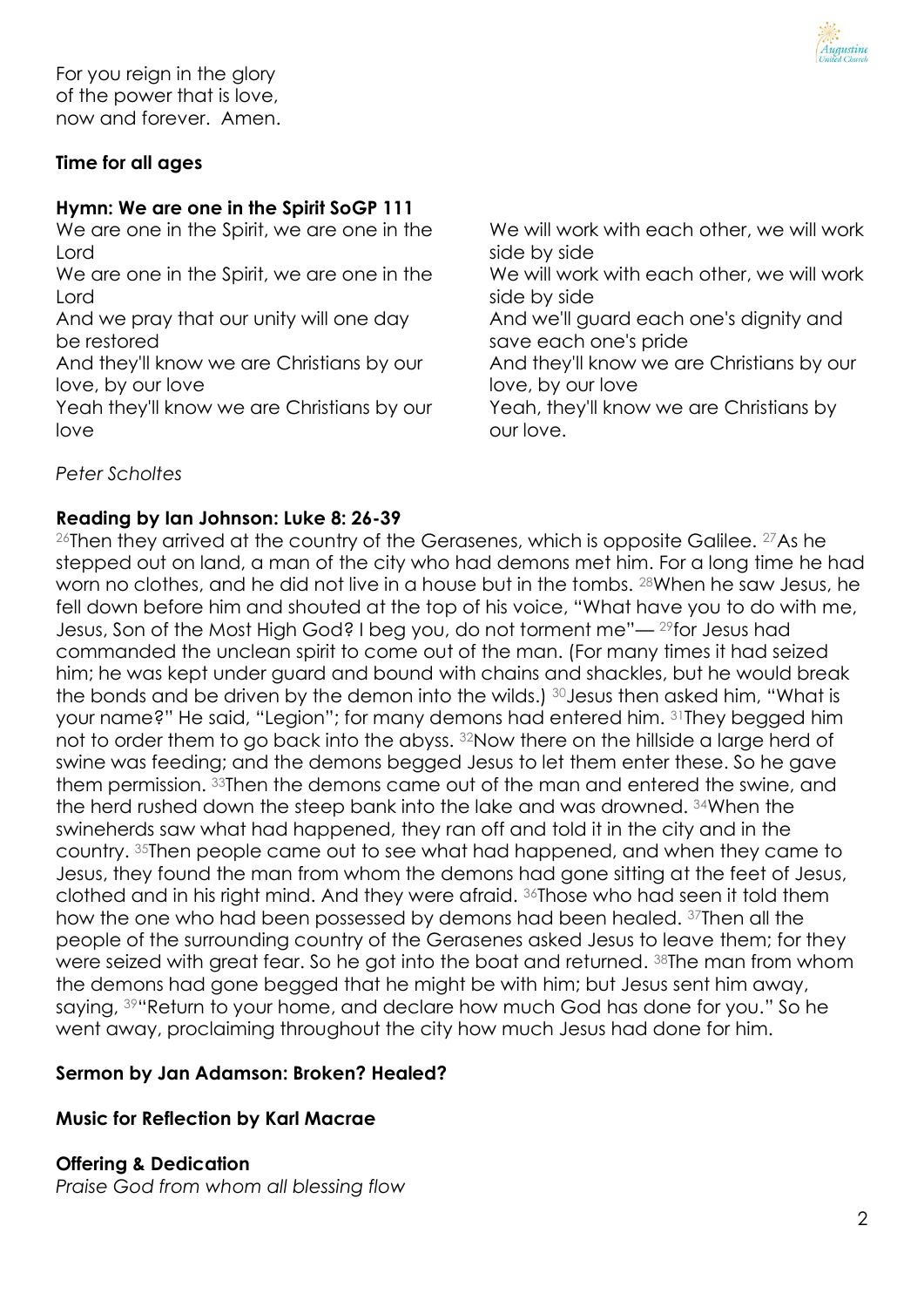

*Praise God all creature here below Praise God above, You heavenly host Praise Maker Christ and Holy Ghost*

## **Communion led by Jan Adamson**

## **Hymn: Come to the table of grace**

Come to the table of grace Come to the table of grace This God's table it's not yours or mine Come to table of grace.

One: We unite in prayer with followers of Jesus since the earliest times as we say: God be with you ALL: And with your spirit One: Lift up your hearts ALL: We lift them to God One: Let us give thanks to God ALL: It is right to give our thanks and praise

One: Holy Loving God, For the universe you have crafted in all its variety and mystery ALL: We praise and thank you One: For the gift of Christ Jesus; vulnerable healer & guide ALL: We praise and thank you One: For your Salvation; love crucified and resurrected. ALL: We praise and thank you One: With people everywhere, past present and yet to come ALL: We praise and thank you

#### **Song: God Bless to us our bread CH4 763**

God bless to us our bread; And give bread to all those who are hungry, And hunger for justice to all who are fed. God bless to us our bread.

#### **Song: This is the body of Christ CH4 799**

This is the body of Christ Broken that we might be whole. This cup as promised by God, True to God's Word, Cradles our Lord Food the good of us all.

One: Together we are nourished by Jesus' life. ALL: We go to share his life and love.

#### **Notices**